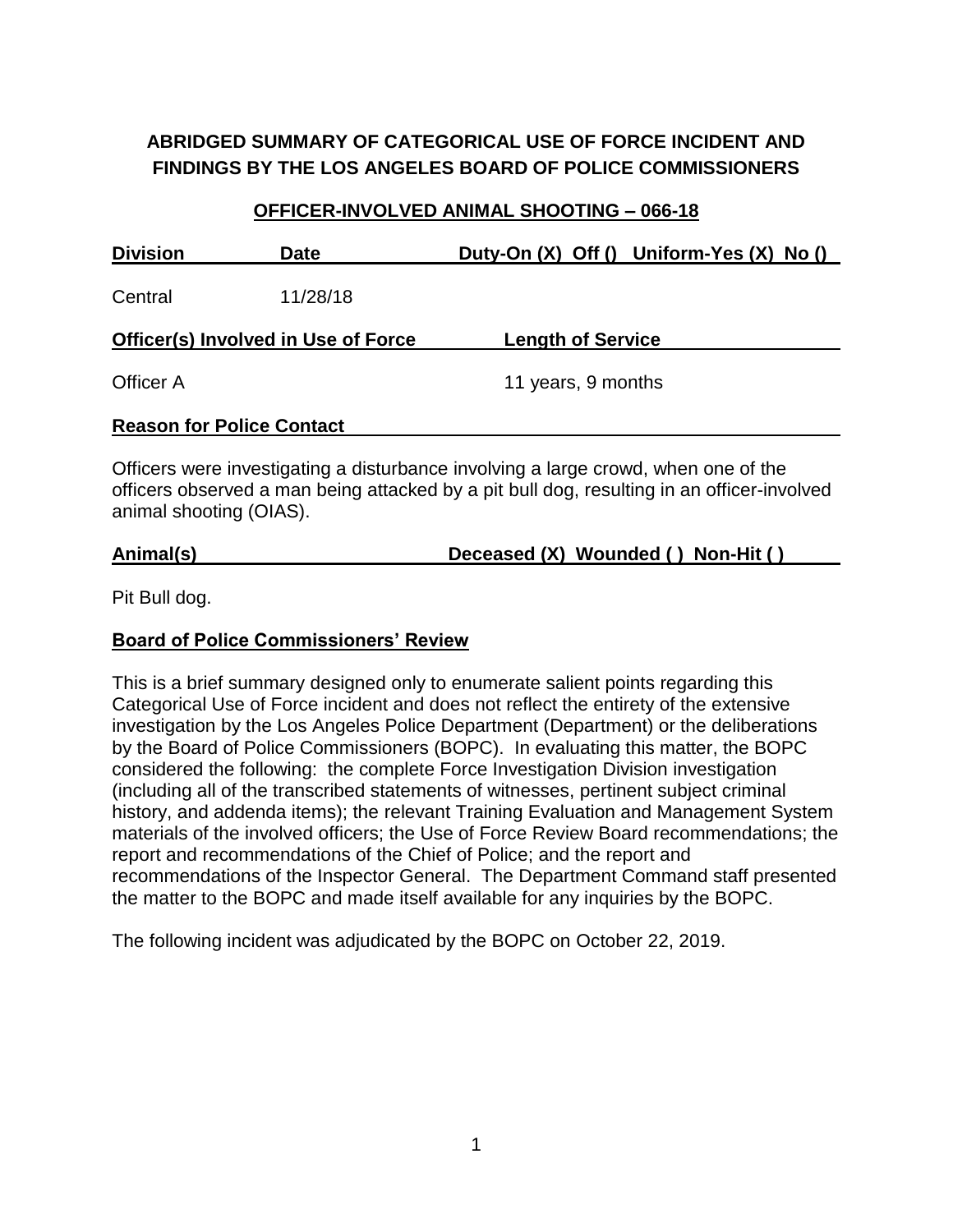#### **Incident Summary**

Officers stopped to investigate a disturbance in the middle of the street, involving several pedestrians and a possible dog fight. The officers requested back-up, due to the size of the crowd.

Several officers responded, including Officer A.

Officer A then heard people in the crowd screaming and looked down the street. He/she observed a Pit Bull dog who had blood around its mouth and front torso area. Officer A believed that the pit bull appeared to be on some sort of rampage. Officer A stated he/she became immediately concerned that the dog was attacking people or possibly rabid. Officer A explained that he/she was familiar with Pit Bull dogs from previously owning them, as well as friends and family members who have also owned them. Based on his/her knowledge of the breed, Officer A knew that once a Pit Bull became vicious, they are extremely dangerous because of their locking jaws. Once they bit into something, or someone, they did not let go, and even striking them over the head would not get them to let go; consequently, Officer A believed the only option to stop the dog would be to use lethal force. Officer A temporarily lost sight of the dog.

Officer A stated that a few seconds later, he/she observed Witness A running toward him/her, and Witness A was bleeding from the face. The Pit Bull that Officer A had just seen a few seconds ago, was now attacking Witness A, chasing him down, lunging at him and appeared to be extremely aggressive. Officer A believed that the dog had possibly bitten Witness A in the face and feared that the dog was going to cause great bodily injury or death to Witness A.

Officer A unholstered his/her firearm with his/her right hand. Consciously aware of the crowd and the background, Officer A took a step toward the dog, extended his/her right arm, and from a distance of approximately one foot, fired one round in a downward angle into the dog's torso area.

The round struck the dog in the upper left torso, causing the dog's aggressive action to immediately cease. The dog subsequently succumbed to the injury.

#### **Los Angeles Board of Police Commissioners' Findings**

The BOPC reviews each Categorical Use of Force incident based upon the totality of the circumstances, namely all of the facts, evidence, statements and all other pertinent material relating to the particular incident. In every case, the BOPC makes specific findings in three areas: Tactics of the involved officer(s); Drawing/Exhibiting of a firearm by any involved officer(s); and the Use of Force by any involved officer(s). Based on the BOPC's review of the instant case, the BOPC made the following findings: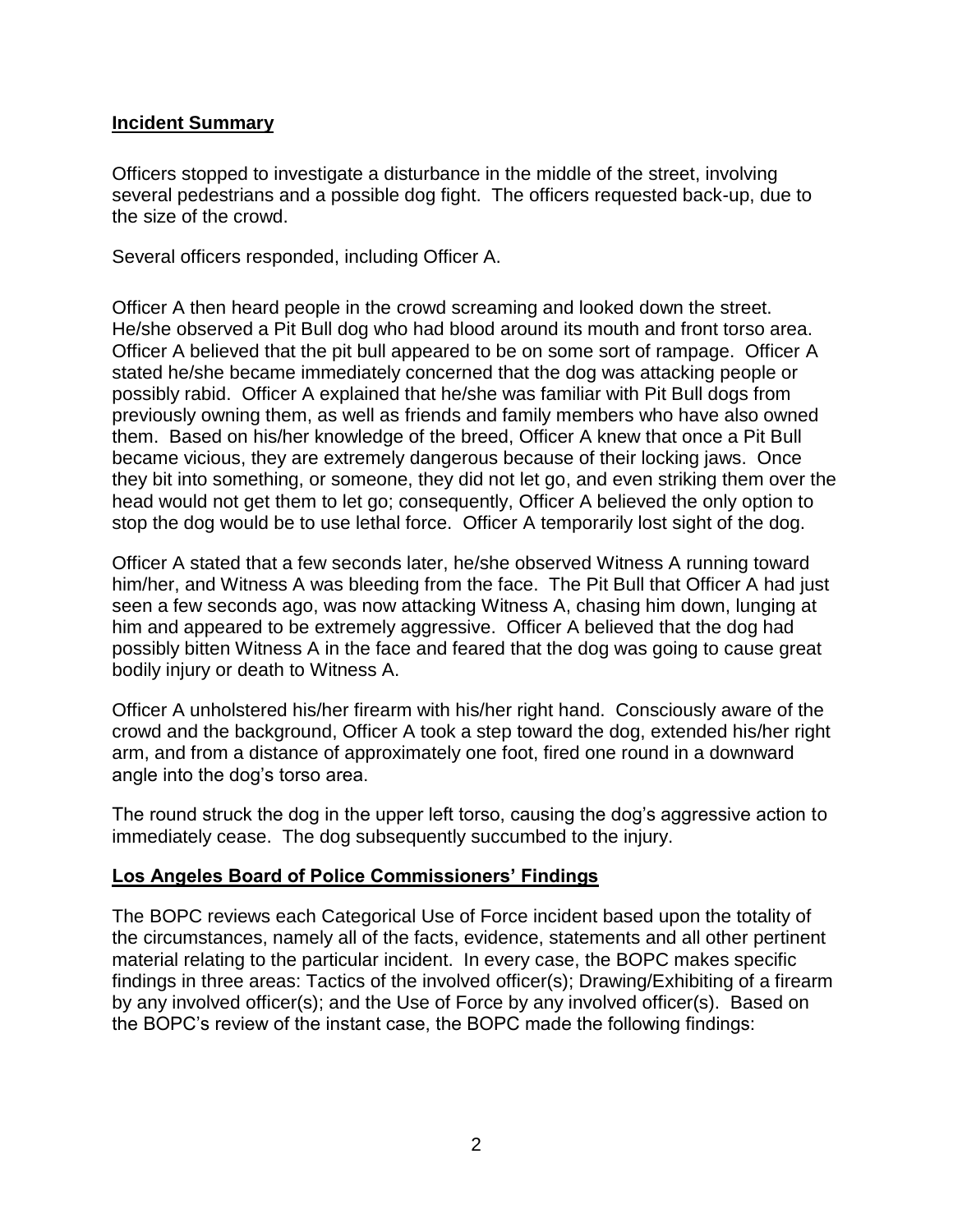## **A. Tactics**

The BOPC found Officers A's tactics to warrant a Tactical Debrief.

### **B. Drawing and Exhibiting**

The BOPC found Officer A's drawing and exhibiting of a firearm to be In Policy.

## **C. Lethal Use of Force**

The BOPC found Officer A's lethal use of force to be In Policy.

#### **Basis for Findings**

In making its decision in this matter, the Commission is mindful that every "use of force by members of law enforcement is a matter of critical concern both to the public and the law enforcement community. It is recognized that some individuals will not comply with the law or submit to control unless compelled to do so by the use of force; therefore, law enforcement officers are sometimes called upon to use force in the performance of their duties. It is also recognized that members of law enforcement derive their authority from the public and therefore must be ever mindful that they are not only the guardians, but also the servants of the public. The Department's guiding value when using force shall be reverence for human life. Officers shall attempt to control an incident by using time, distance, communications, and available resources in an effort to de-escalate the situation, whenever it is safe and reasonable to do so. When warranted, Department personnel may objectively use reasonable force to carry out their duties. Officers who use unreasonable force degrade the confidence of the community we serve, expose the Department and fellow officers to legal and physical hazards, and violate the rights of individuals upon whom unreasonable force is used. Conversely, officers who fail to use force when warranted may endanger themselves, the community and fellow officers." (Use of Force Policy, Los Angeles Police Department Manual.)

The Commission is cognizant of the legal framework that exists in evaluating use of force cases, including the United States Supreme Court decision in Graham v. Connor, 490 U.S. 386 (1989), that:

"The reasonableness of a particular use of force must be judged from the perspective of a reasonable officer on the scene, rather than with the 20/20 vision of hindsight. The calculus of reasonableness must embody allowance for the fact that police officers are often forced to make split-second judgments – in circumstances that are tense, uncertain and rapidly evolving – about the amount of force that is necessary in a particular situation."

The Commission is further mindful that it must evaluate the actions in this case in accordance with existing Department policies. Relevant to our review are Department policies that relate to the use of force: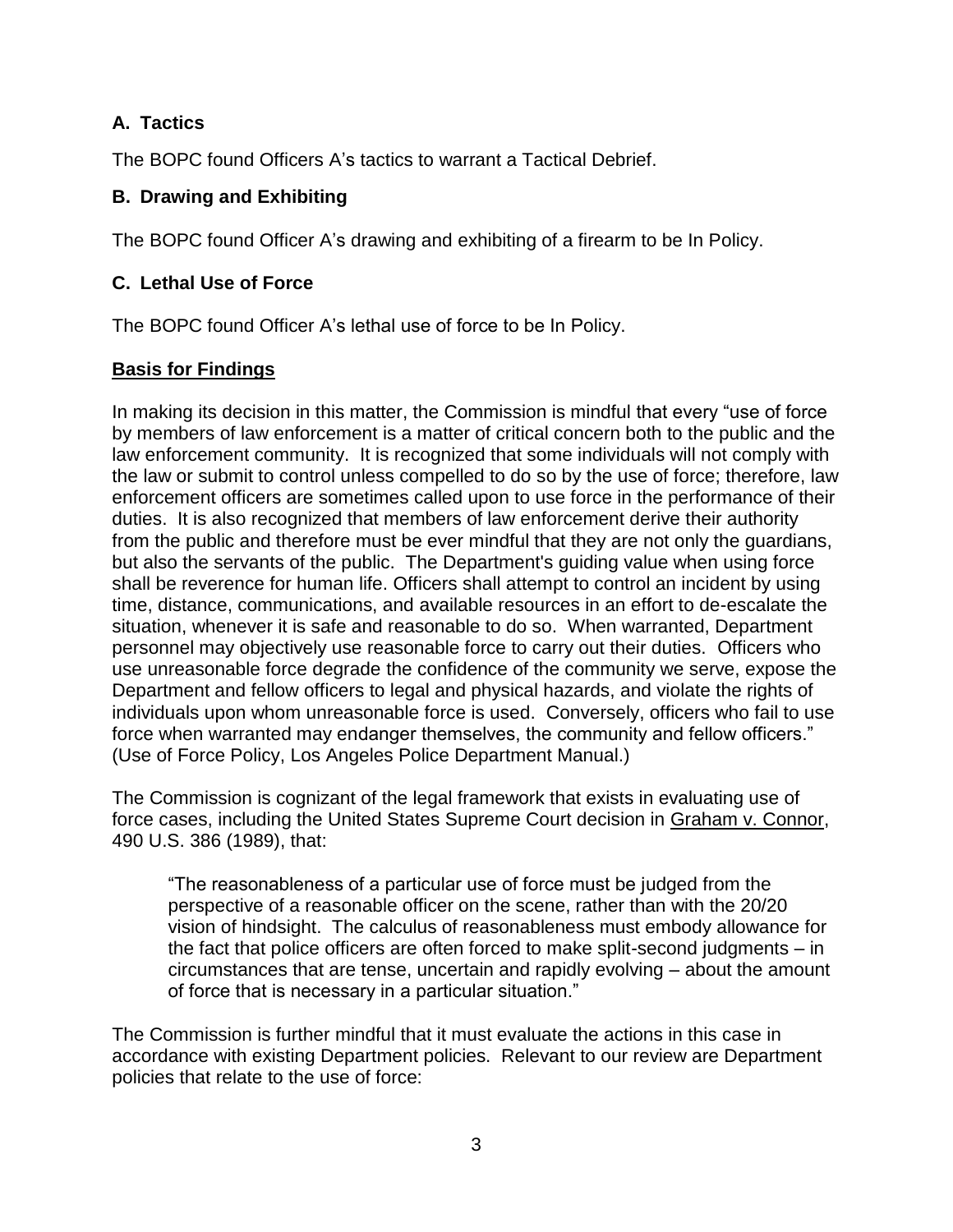Law enforcement officers are authorized to use deadly force to:

- Protect themselves or others from what is reasonably believed to be an imminent threat of death or serious bodily injury; or
- Prevent a crime where the subject's actions place person(s) in imminent jeopardy of death or serious bodily injury; or
- Prevent the escape of a violent fleeing felon when there is probable cause to believe the escape will pose a significant threat of death or serious bodily injury to the officer or others if apprehension is delayed. In this circumstance, officers shall to the extent practical, avoid using deadly force that might subject innocent bystanders or hostages to possible death or injury.

The reasonableness of an Officer's use of deadly force includes consideration of the officer's tactical conduct and decisions leading up to the use of deadly force. (Use of Force Policy, Los Angeles Police Department Manual.)

An officer's decision to draw or exhibit a firearm should be based on the tactical situation and the officer's reasonable belief that there is a substantial risk that the situation may escalate to the point where deadly force may be justified. (Los Angeles Police Department Manual.)

Tactical de-escalation involves the use of techniques to reduce the intensity of an encounter with a suspect and enable an officer to have additional options to gain voluntary compliance or mitigate the need to use a higher level of force while maintaining control of the situation. Tactical de-escalation does not require that an officer compromise his or her safety or increase the risk of physical harm to the public. De-escalation techniques should only be used when it is safe and prudent to do so. (Tactical De-Escalation Techniques, October 2016.)

## **A. Tactics**

- In its analysis of this incident, the BOPC identified the following tactical consideration:
	- Dog Encounters
- The evaluation of tactics requires that consideration be given to the fact that officers are forced to make split-second decisions under very stressful and dynamic circumstances. Tactics are conceptual and intended to be flexible and incident specific, which requires that each incident be looked at objectively and the tactics be evaluated based on the totality of the circumstances.

Each tactical incident merits a comprehensive debriefing. In this case, there were identified areas where improvement could be made and a Tactical Debrief is the